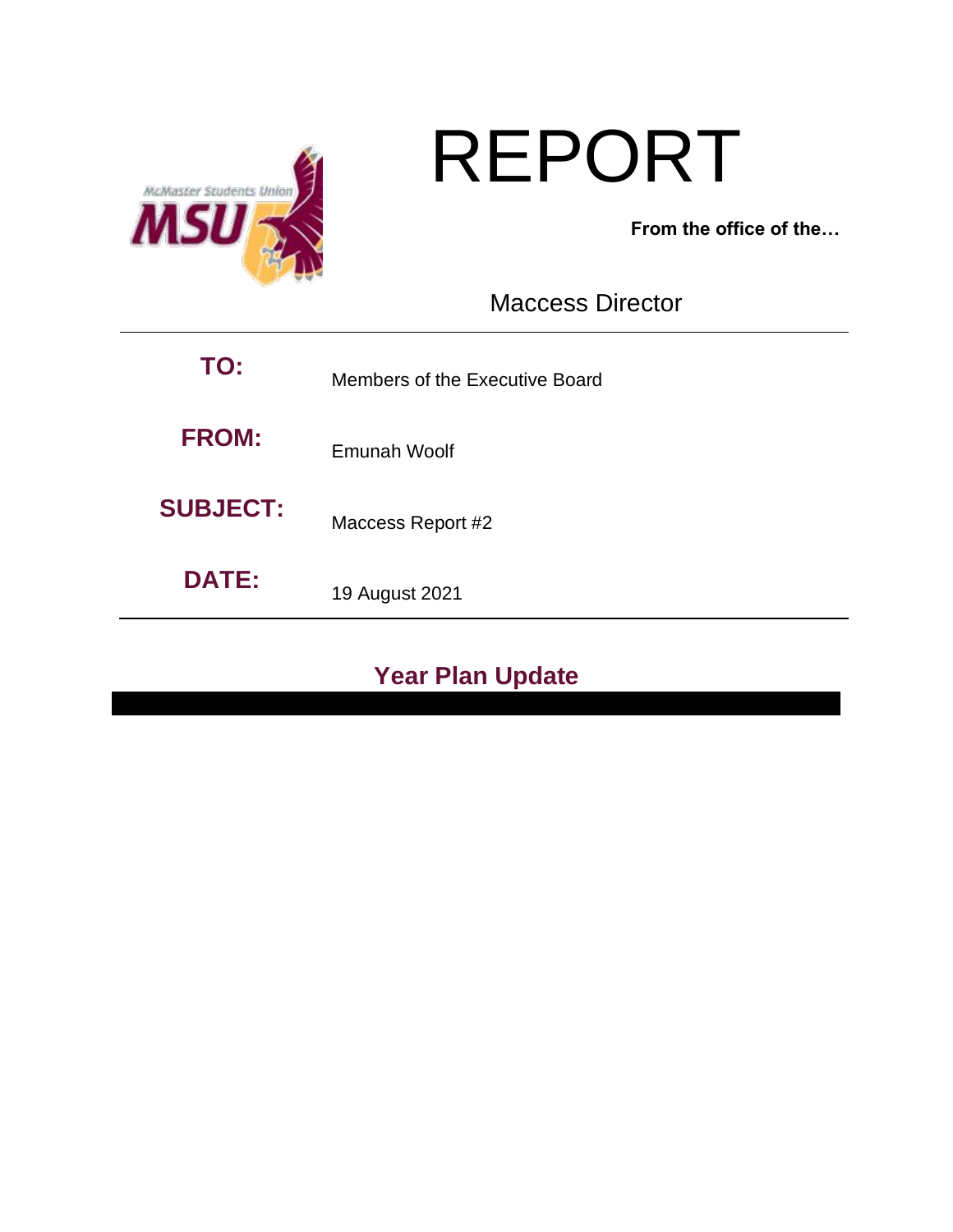#### *Campus group connections*

We have connected with the Graduate Student Association to address a gap that disabled graduate students are experiencing by creating a weekly support group for graduate students to be run in collaboration with the GSA alongside the other Maccess community groups in the Fall. We are also working with them on a transition event for incoming disabled graduate students.

We have reached out to the McMaster Outdoors Club to explore possibilities for collaboration on outdoor activities planned with an accessibility focus and have been discussing possible other campus organization connections.

#### *Executive team training*

We developed and facilitated our executive team training. This included training about the MSU, Maccess, executive team tasks and expectations, the year plan, models of disability, disability rights vs. Disability Justice, mixed ability organizing, disability language, disability intersectionality, peer support, and advocacy and organizing. Training was attended by all the executive team members and those that had to miss portions of it reviewed a recording.

#### *Executive team passion projects*

We have worked with our executive team members to develop passion project ideas, incorporating them into the year plan timeline. Executive team members have communicated that they feel heard and valued in the planning process and feel positive about their work with Maccess and ability to learn new skills and take initiative on a project that is important to them.

#### *Critical Disability Studies Minor*

We have made headway on our work toward a Critical Disability Studies minor by working toward a proposal, meeting with the EIO for institutional endorsement on this advocacy project, and collecting a list of possible courses for the minor.

## **Events, Projects, & Activities**

**General Service Usage**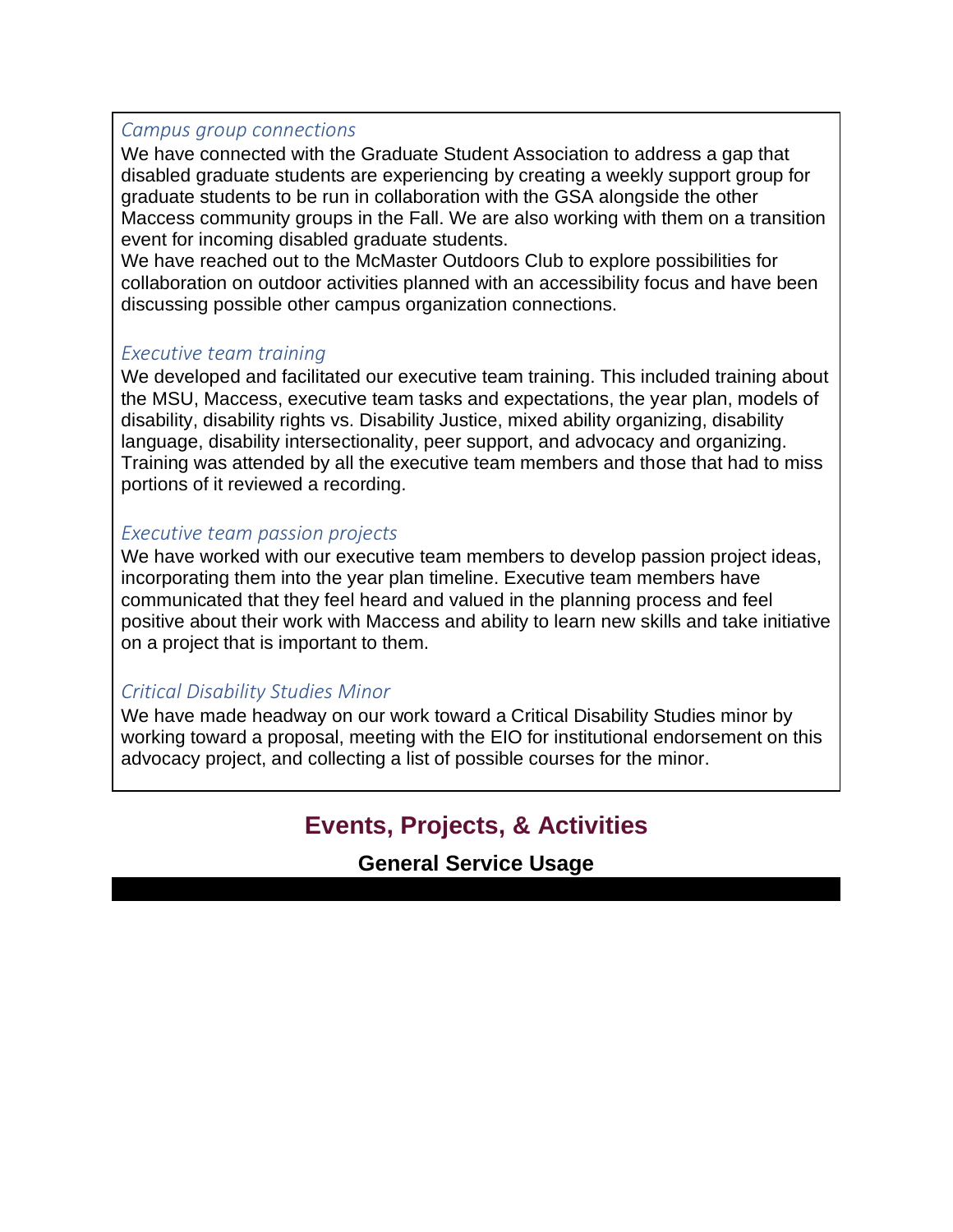#### *Summer drop-in groups*

We have been running drop-in groups twice a week in July and August. Our Tuesday group, Summer Support, is focused on addressing the isolation disabled folks may feel when disconnected from their disabled community on campus over the summer. We have had an average of 4 attendees over the 6 times we have run this group. Our Thursday group, Meeting Maccess, is aimed at those who want to connect with Maccess community before the year begins in order to build friendships and reduce anxiety associated with accessing our service. We have had an average of 3.7 attendees over the 7 times we have run the event so far.

#### *Peer support upon request*

Although our drop-in space is not yet open, we have received a few private requests for peer support. Between myself and the Maccess AD we have been able to meet these requests and provide 6 one-to-one peer support sessions.

## **Projects & Events** Project 1:

Project Status: In progress

#### **Volunteer Hiring**

Volunteer hiring promo has been created by the Underground and was adjusted for more accessible colour contrast following feedback by the executive team. Promotional material has been posted on all Maccess social media accounts. A hiring timeline was created by the Maccess Director and Assistant Director in collaboration with the executive team. Volunteer hiring opened on August 15 through a Microsoft Form that is posted in Maccess' linktree and posted to the MSU job board. The first round of volunteer hiring will close on August 29 and a subsequent round of hiring will follow to ensure first-year students have a chance to apply. The application will close fully on September 10. Applications will be reviewed on an ongoing basis and interviews will be held by the Director, AD, and executive team members. A rough draft of the interview questions was created with the Training and Development Coordinators and will be reviewed by the executive team.

Project 2:

Project Status: In progress

#### **Meet the execs Instagram story series**

Given the fact that our services will be offered online in the Fall semester, we decided to create an Instagram story series (and story highlight) showcasing the members of our executive team. This will allow community members to attach faces to Maccess and feel more personally connected to the folks running the service. So far, we have collected information about each executive member, a picture of their choosing, and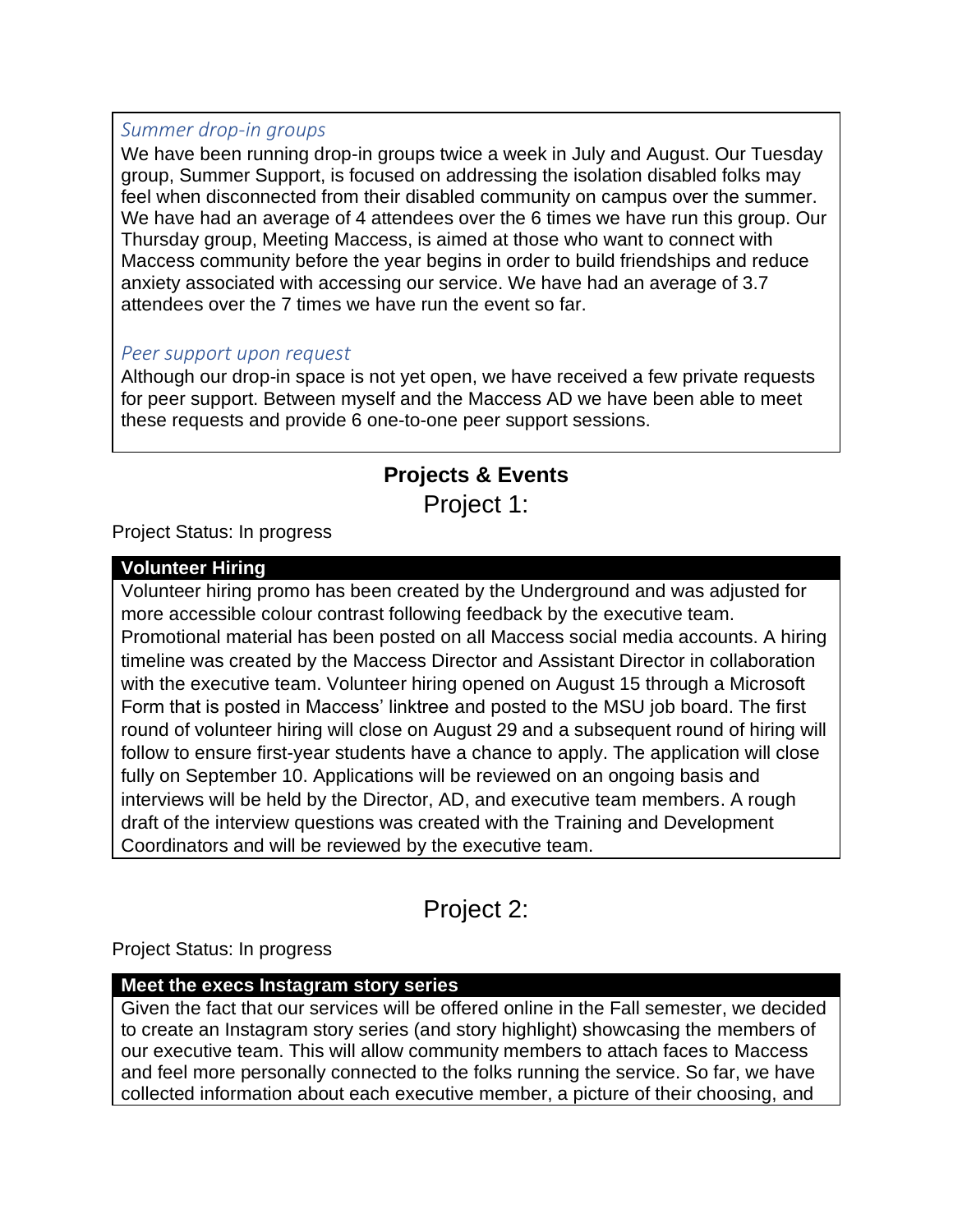are in the process of creating the story posts. This series will be posted whilst our volunteer applications are open, hopefully helping potential volunteers feel seen and encouraging engagement with our service and applications.

## Project 3:

Project Status: In progress

#### **Connecting with external Ontario disability student services**

As outlined in our year plan, we want to connect with the disability student groups at various universities across Ontario to share what Maccess is doing, learn from and be inspired by them, and help folks build a broader disability community outside of Maccess, and with disabled university students in their hometowns. As part of this effort, we are participating in a National Educational Association for Disabled Students panel running on August 20<sup>th</sup> with the directors of four disability student groups in Canada discussing their services, impacts of COVID-19, and accessibility on campus. This will begin to build these relationships and also provide an educational opportunity for Maccess community members to attend.

# **Outreach & Promotions**

## **Summary**

Since the last report we have posted an advertisement for an event run by the Equity and Inclusion Office and PACBIC DIMAND, an advertisement for our summer support groups, our volunteer hiring promotional material, and a Meet the Execs post to explain the Instagram story series.

We have used our Instagram story to promote volunteer hiring, remind community members about drop-ins, share information about the NEADS panel, begin the Meet the Execs series, and help promote other MSU services hiring and groups. We also shared posts about Disability Pride Month throughout July.

Our Community Outreach Coordinator and I have begun discussing Hamilton-based organizations that align with Maccess' mission and values for future outreach and collaboration opportunities and we have begun planning what this might look like going forward.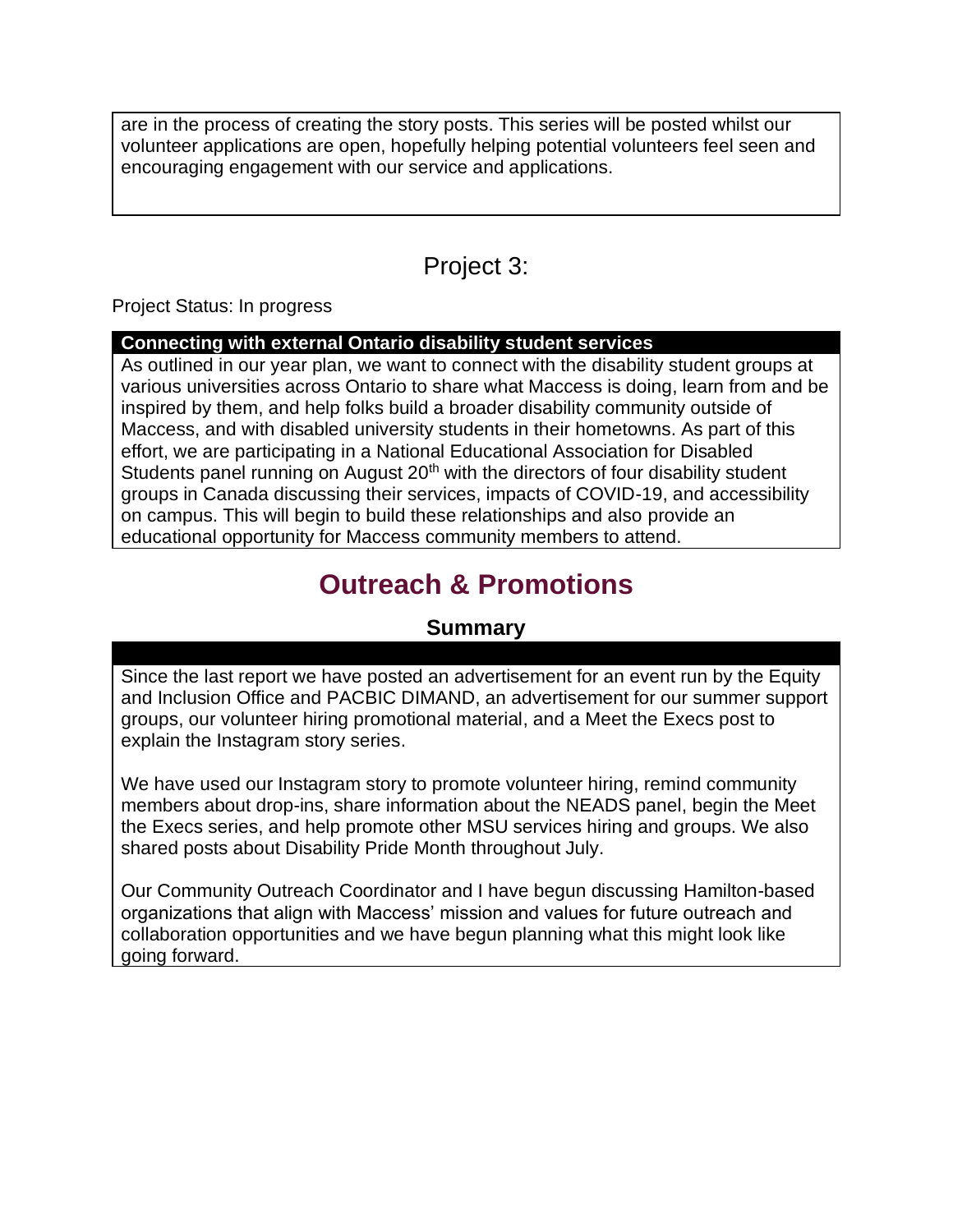## **Promotional Materials**



# **Social Media Engagement**  Instagram (Last 30 Days)

| $\circ$ $\circ$ $\circ$<br>$\circ$                              | 10:17 2 34 2 10:17               | $\circ$ $\circ$ $\circ$ $\circ$ $\cdot$ | 12 ● △ 日54% 10:18          | $\circ$ and $\circ$ .                                                                                                                     |                          |
|-----------------------------------------------------------------|----------------------------------|-----------------------------------------|----------------------------|-------------------------------------------------------------------------------------------------------------------------------------------|--------------------------|
| <b>Insights</b><br>$\leftarrow$                                 | $\textcircled{\scriptsize{i}}$   | Audience<br>$\leftarrow$                | $\Omega$                   | <b>Interactions</b><br>$\leftarrow$                                                                                                       | $\circ$                  |
| Last 30 Days $\vee$                                             | Jul 16 - Aug 14                  | Last 30 Days $\vee$                     | Jul 16 - Aug 14            | Last 30 Days $\vee$                                                                                                                       | Jul 16 - Aug 14          |
| <b>Insights Overview</b>                                        |                                  | 671<br><b>Followers</b>                 |                            | Messaging-related insights, such as shares and replies,<br>may be lower than expected due to privacy rules in some<br>regions. Learn More |                          |
| You reached +35.2% more accounts compared to Jun<br>16 - Jul 15 |                                  | +1.5% vs Jul 15                         |                            |                                                                                                                                           |                          |
|                                                                 |                                  |                                         |                            | 115<br><b>Content Interactions</b>                                                                                                        |                          |
| <b>Accounts Reached</b>                                         | 556<br>$\rightarrow$<br>$+35.2%$ | +32.1% vs Jun 16 - Jul 15               |                            |                                                                                                                                           |                          |
| 115<br><b>Content Interactions</b><br>$+32.1%$                  |                                  | Growth                                  |                            |                                                                                                                                           |                          |
|                                                                 |                                  | • Overall<br>· Follows                  | 10<br>28                   |                                                                                                                                           |                          |
|                                                                 |                                  | • Unfollows                             | 18                         | <b>Post Interactions</b><br>vs Jun 16 - Jul 15                                                                                            | 113<br>+37.8%            |
| <b>Your Audience</b>                                            |                                  |                                         |                            | Likes                                                                                                                                     | 52                       |
| <b>Total Followers</b>                                          | $671_{>}$<br>$+1.5%$             | 15<br>10                                |                            | Saves                                                                                                                                     | 47                       |
|                                                                 |                                  | 5                                       |                            | Shares                                                                                                                                    | 14                       |
| <b>Content You Shared</b>                                       |                                  | $\theta$                                |                            |                                                                                                                                           |                          |
| 2 Posts                                                         | $\mathcal{E}$                    | $-5$<br>$Jul$ 16<br>Jul 30              | Aug 1-                     | <b>Story Interactions</b><br>vs Jun 16 - Jul 15                                                                                           | $\overline{2}$<br>$-60%$ |
| <b>NOW HIRING</b><br>問題関節関<br>Meet                              |                                  |                                         |                            | Replies                                                                                                                                   | $\overline{2}$           |
| the<br>Maccess<br>Team                                          |                                  | <b>Top Locations</b>                    | <b>Cities</b><br>Countries | <b>Reels Interactions</b><br>vs Jun 16 - Jul 15                                                                                           | 0<br>$0\%$               |

Twitter (Previous Month)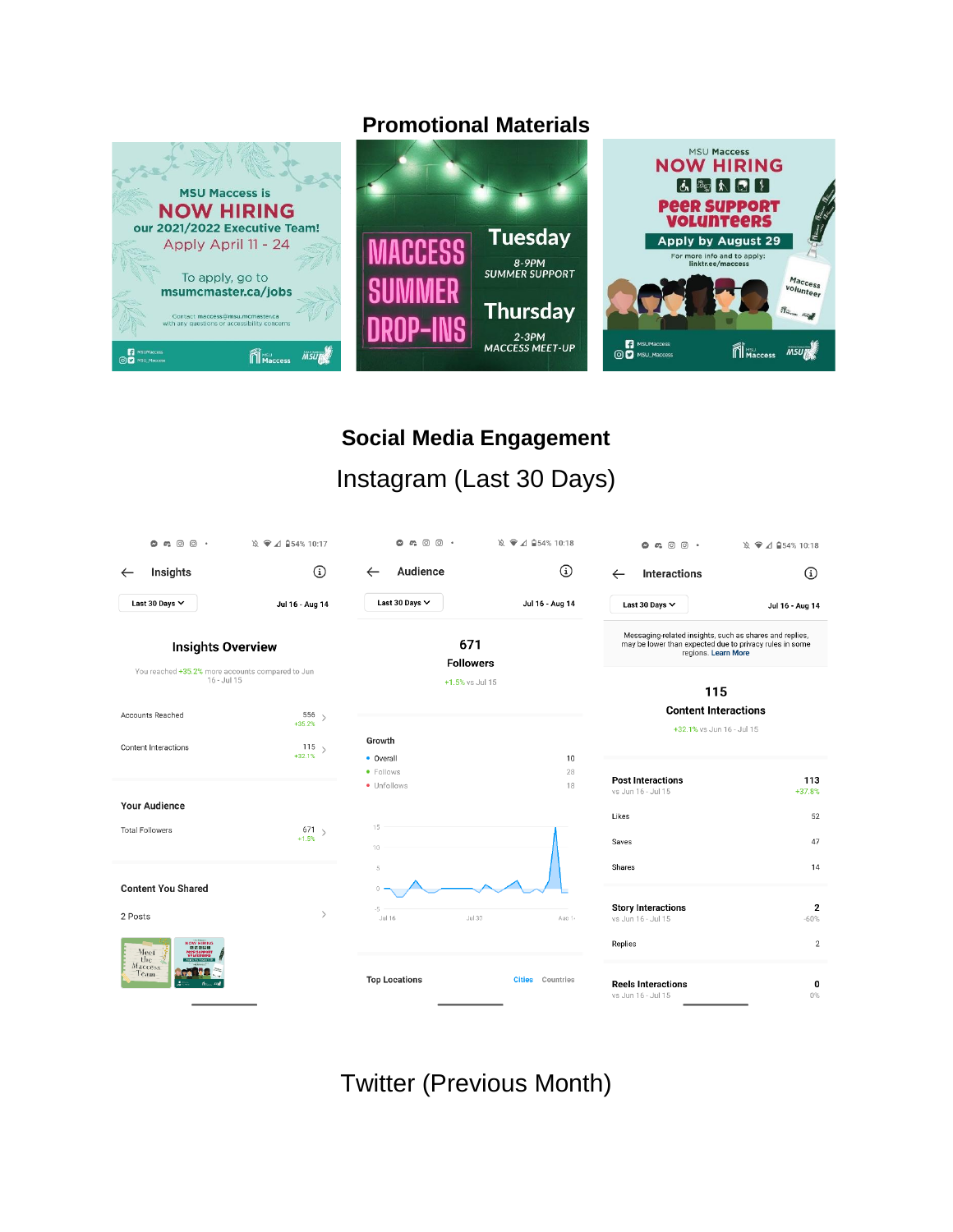Jun 2021 · 30 days

**TWEET HIGHLIGHTS** 

Top mention earned 60 engagements Top Tweet earned 3,703 impressions English & Cultural Studies,<br>McMaster University Join @EIOMcMaster and @Mac\_ECS next  $\stackrel{\text{MCMaster}}{\xrightarrow{\hspace*{1.5cm}}}$ week for an exciting Critical Mad Studies HARANTE @Mac\_ECS - Jun 12 event! Join @Mac\_ECS PhD Students @most\_articulate & @abarfulstrife along Registration for this event is required with ECS MA Student Katrina Vogan in their forms.office.com/r/x5ZLr83t1u upcoming discussion about Mad Studies on  $\overline{0}$ June 16th 1-2:30pm EDT. Register now: More details in the attached image. bit.ly/35eliC5 pic.twitter.com/L1Vtmril2o #MadStudies @EIOMcMaster @McMasterU @mcmasterhum @MSU\_Maccess for this eve pic.twitter.com/qk0UNmqMdX Loffice.com/r/ ation for this event<br>red -DIMAND McMaster For more information equired -<br>ps://forms.office.com/r/

Top media Tweet earned 393 impressions

Maccess Summer Drop-Ins are here!!! Every Tuesday (8-9pm) and Thursday (2-3pm) in July and August we will have a Zoom group.

| JUN 2021 SUMMARY |                            |
|------------------|----------------------------|
| Tweets           | Tweet impressions<br>5,363 |
| Profile visits   | Mentions                   |
| 157              |                            |
| New followers    |                            |

Links to register: Summer Support: mcmaster.zoom.us/.../tJlufu2rqD...... **Meeting Maccess:** mcmaster.zoom.us/.../tJ0pcO... JUL 2021 SUMMARY pic.twitter.com/Lq8Ixp9IyV **Tweet impressions** Profile visits 1,613 44 Tuesday 8-9PM New followers **SUMMER SUPPORT**  $-1$ Thureday  $41 131 22$ Analytics Home Tweets More v MSU Maccess v flam ign up for Twitte **A** M Acc **MSU Maccess @MSU\_Maccess** Page updated daily

28 day summary with change over previous period

Profile visits znoias 2,463 128.8% 107 181.4%  $\Lambda$ .

Mentions  $\mathbf{1}$ 

 $305 + 2$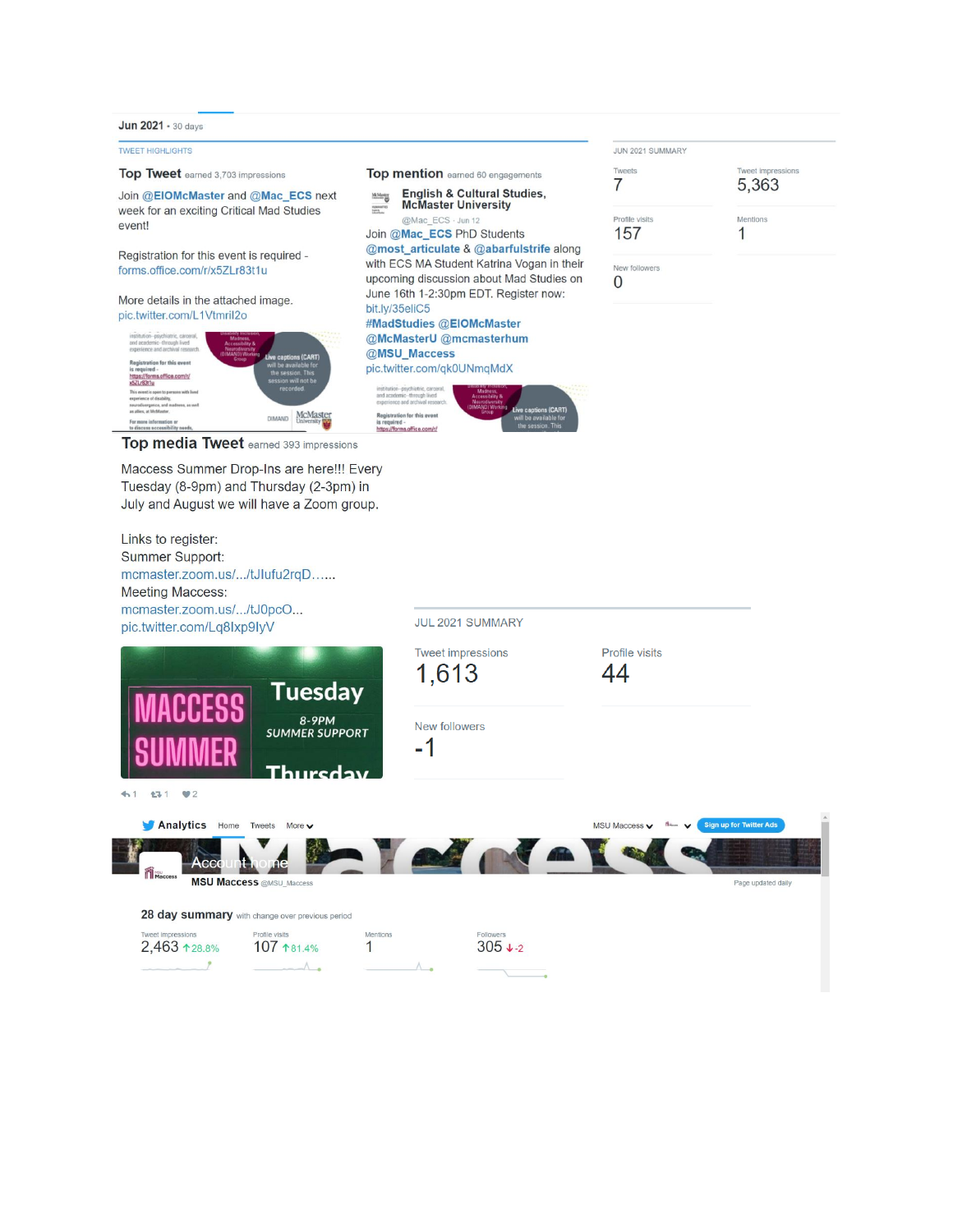## Facebook (Last 28 Days)

## **Finances**

Completing the budget plan has been helpful in continuing to plan for the year. I feel able to guide the executives in what projects are possible given budget constraints. One challenge I am having is that I originally budgeted based on last year's Underground prices which included a \$60 promotions package, whereas this year the lowest priced package is \$125. We will have to rethink some promotional tactics for the year.

## **Budget Summary**

The only purchase we have made thusfar is a \$125 promo from the Underground for volunteer hiring.

# **Executives and Volunteers**

As we have more executive trainings and meetings, the team dynamic is developing and folks are becoming more chatty in meetings, checking in and out, and connecting in the team Discord. Most folks have been attending weekly meetings and those who have had to miss a meeting have reached out and arranged alternate options with me.

We have just opened volunteer hiring and are deep in preparation for hiring, onboarding, training, and thanking our volunteer team throughout the rest of August and September.

## **Successes**

One of the biggest successes we have had so far pertains to executive team training. Our team is incredibly diverse in knowledge level with regard to disability and Maccess itself. In order to address these topics and avoid assuming a certain level of knowledge while also not making training repetitive to those that may be comfortable with these topics, we invited executive members to develop and facilitate certain portions of the training. This allowed folks to exhibit their knowledge to the team, practice developing and facilitating training before volunteer training, and was overall a well-received decision. The executives were highly engaged in training, excited to give their portions and to cheer on their fellow team members.